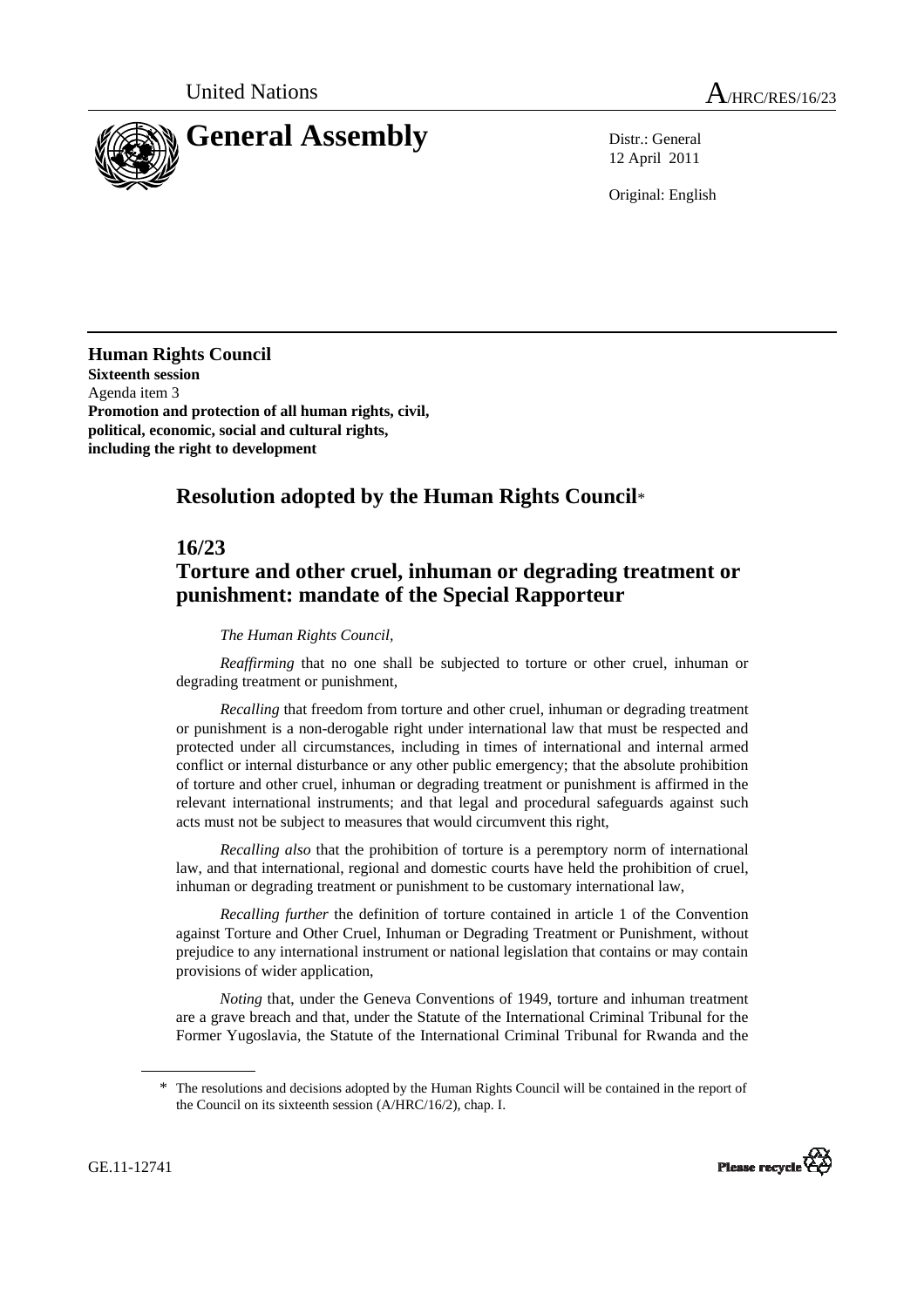Rome Statute of the International Criminal Court, acts of torture can constitute crimes against humanity and, when committed in a situation of armed conflict, constitute war crimes,

*Welcoming* the entry into force of the International Convention for the Protection of All Persons from Enforced Disappearance, the implementation of which will make a significant contribution to the prevention and prohibition of torture, including by prohibiting places of secret detention and encouraging all States that have not ratified or acceded to the Convention to consider doing so,

*Commending* the persistent efforts of civil society, in particular non-governmental organizations, national human rights institutions and national preventive mechanisms, and the considerable network of centres for the rehabilitation of torture victims to prevent and combat torture and to alleviate the suffering of victims of torture,

*Recalling* Human Rights Council resolutions 5/1, on institution-building of the Council, and 5/2, on the code of conduct for special procedures mandate holders of the Council, of 18 June 2007, and stressing that the mandate holder shall discharge his or her duties in accordance with those resolutions and the annexes thereto,

*Recalling also* all relevant resolutions of the General Assembly**,** the Economic and Social Council**,** the Human Rights Council and the Commission on Human Rights on the subject,

 1. *Condemns* all forms of torture and other cruel, inhuman or degrading treatment or punishment, including through intimidation**,** which are and shall remain prohibited at any time and in any place whatsoever and can thus never be justified, and calls upon all States to implement fully the absolute and non-derogable prohibition of torture and other cruel, inhuman or degrading treatment or punishment;

 2. *Condemns in particular* any action or attempt by States or public officials to legalize, authorize or acquiesce to torture and other cruel, inhuman or degrading treatment or punishment under any circumstances, including on grounds of national security or through judicial decisions, and urges States to ensure accountability for all such acts;

3. *Decides* to extend the mandate of the Special Rapporteur on torture and other cruel, inhuman or degrading treatment or punishment for a further period of three years:

 (*a*) To seek, receive, examine and act on information from Governments, intergovernmental and civil society organizations, individuals and groups of individuals regarding issues and alleged cases concerning torture or other cruel, inhuman or degrading treatment or punishment;

 (*b*) To conduct country visits with the consent or at the invitation of Governments;

 (*c*) To study, in a comprehensive manner, trends, developments and challenges in relation to combating and preventing torture and other cruel, inhuman or degrading treatment or punishment, and to make recommendations and observations concerning appropriate measures to prevent and eradicate such practices;

 (*d*) To identify, exchange and promote best practices on measures to prevent, punish and eradicate torture and other cruel, inhuman or degrading treatment or punishment;

(*e*) To integrate a gender perspective throughout the work of his or her mandate;

 (*f*) To continue to cooperate with the Committee against Torture, the Subcommittee for the Prevention of Torture and relevant United Nations mechanisms and bodies and, as appropriate, regional organizations and mechanisms, national human rights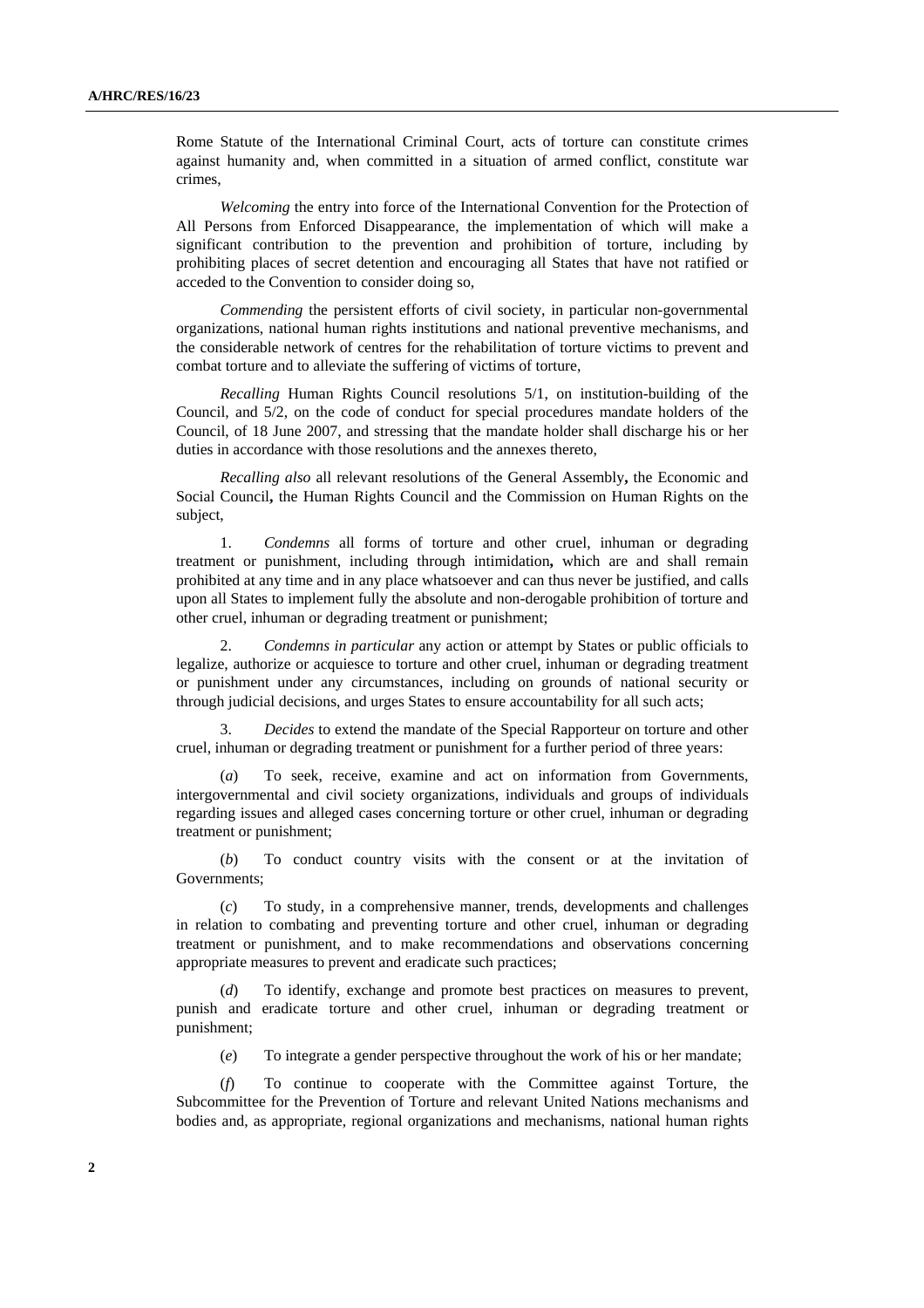institutions, national preventive mechanisms and civil society, including non-governmental organizations;

 (*g*) To report on all of his or her activities, observations, conclusions and recommendations to the Human Rights Council, in accordance with its programme of work, and annually on the overall trends and developments with regard to his or her mandate to the General Assembly, with a view to maximizing benefits of the reporting process;

4. *Takes note with appreciation* of the report of the Special Rapporteur<sup>1</sup> and his victim-oriented approach;

 5. *Emphasizes* that acts of torture are serious violations of international human rights law and humanitarian law and can constitute crimes against humanity and, when committed in a situation of armed conflict, war crimes, and that the perpetrators thereof are liable to prosecution and punishment;

6. *Urges* States:

 (*a*) To cooperate with and assist the Special Rapporteur in the performance of his or her task, to supply all necessary information requested by him or her and to fully and expeditiously respond to his or her urgent appeals, and urges those Governments that have not yet responded to communications transmitted to them by the Special Rapporteur to answer without further delay;

 (*b*) To give serious consideration to responding favourably to the Special Rapporteur's requests to visit their countries, and to enter into a constructive dialogue with the Special Rapporteur on requested visits to their countries;

 (*c*) To ensure, as an important element in the prevention and combat of torture and other cruel, inhuman and degrading treatment or punishment, that no authority or official orders, applies, permits or tolerates any sanction or other prejudice against any person or organization for having been in contact with the Special Rapporteur or any other international or national monitoring or preventive body active in the prevention and combat of torture and other cruel, inhuman or degrading treatment or punishment;

 (*d*) To ensure proper follow-up to the recommendations and conclusions of the Special Rapporteur;

7. *Also urges* States:

 (*a*) To implement effective measures to prevent torture and other cruel, inhuman or degrading treatment or punishment, particularly in places of detention and other places where persons are deprived of their liberty, including education and training for personnel who may be involved in the custody, interrogation or treatment of any individual subjected to any form of arrest, detention or imprisonment, and ensure that conditions of detention respect the dignity and human rights of detainees;

 (*b*) To take persistent, determined and effective measures to have all allegations of torture or other cruel, inhuman or degrading treatment or punishment investigated promptly, effectively and impartially by an independent, competent domestic authority, as well as whenever there is reasonable ground to believe that such an act has been committed; to hold persons who encourage, order, tolerate or perpetrate such acts responsible, to have them brought to justice and punished in a manner commensurate with the gravity of the offence, including the officials in charge of the place of detention where the prohibited act is found to have been committed; and to take note, in this respect, of the Principles on the

 $^1$  A/HRC/16/52.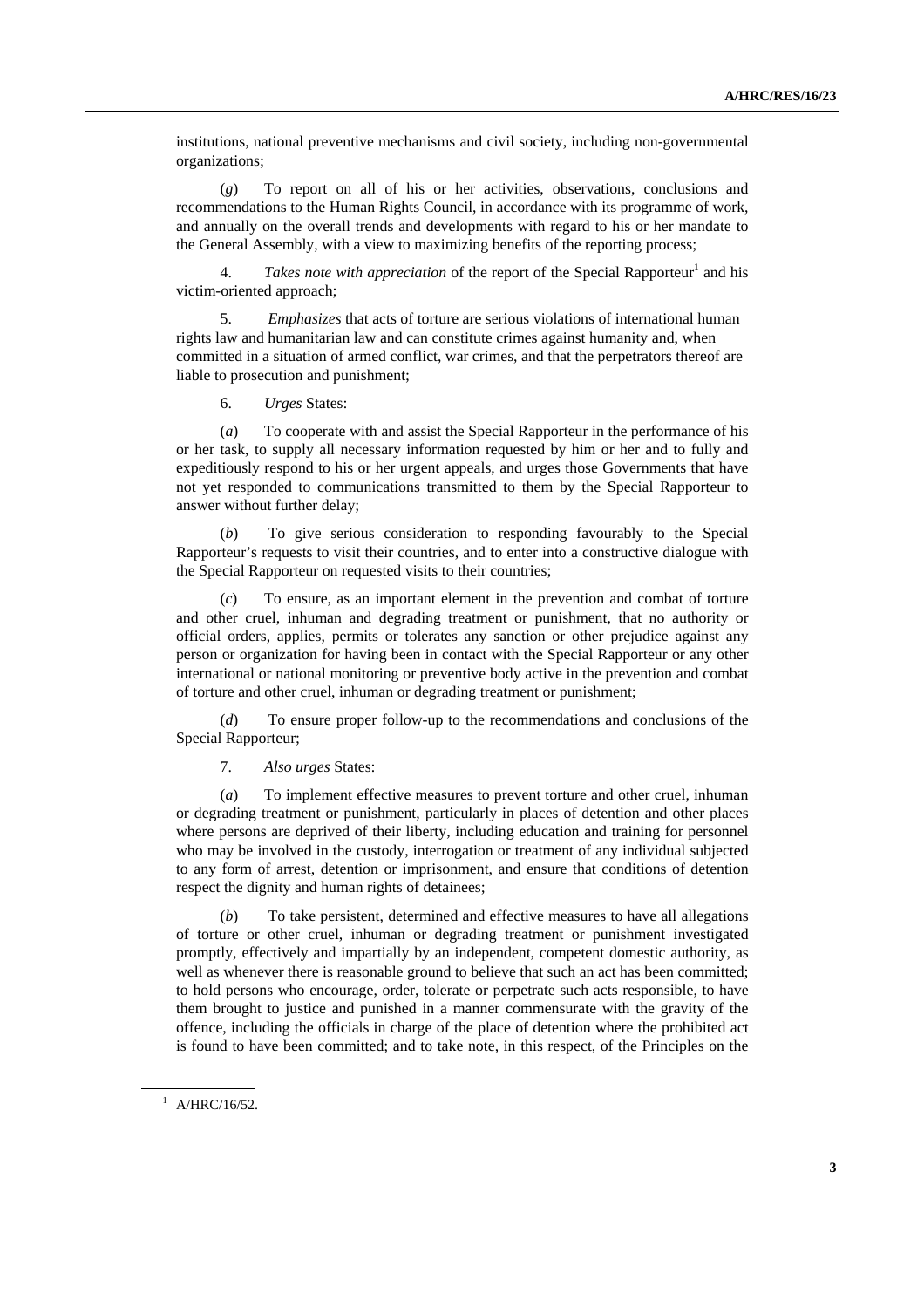Effective Investigation and Documentation of Torture and Other Cruel, Inhuman or Degrading Treatment or Punishment and the updated set of principles for the protection of human rights through action to combat impunity as a useful tool in efforts to prevent and combat torture;

 (*c*) To ensure that no statement established to have been made as a result of torture is invoked as evidence in any proceedings, except against a person accused of torture as evidence that the statement was made, and calls upon States to consider extending that prohibition to statements made as a result of cruel, inhuman or degrading treatment or punishment, recognizing that adequate corroboration of statements, including confessions, used as evidence in any proceedings constitutes one safeguard for the prevention of torture and other cruel, inhuman or degrading treatment or punishment;

Not to expel, return (*refouler*), extradite or in any other way transfer a person to another State where there are substantial grounds for believing that the person would be in danger of being subjected to torture, stressing the importance of effective legal and procedural safeguards in this regard, and recognizing that diplomatic assurances, where used, do not release States from their obligations under international human rights, humanitarian and refugee law, in particular the principle of non-refoulement;

 (*e*) To ensure that victims of torture or other cruel, inhuman or degrading treatment or punishment obtain redress**,** are awarded fair and adequate compensation and receive appropriate social, psychological, medical and other relevant specialized rehabilitation, and urges States to establish, maintain, facilitate or support rehabilitation centres or facilities where victims of torture can receive such treatment and where effective measures for ensuring the safety of their staff and patients are taken;

 (*f*) To ensure that all acts of torture are offences under domestic criminal law, and encourages States to prohibit under domestic law acts constituting cruel, inhuman or degrading treatment or punishment;

(*g*) To ensure that persons convicted of torture or other cruel, inhuman or degrading treatment or punishment have no subsequent involvement in the custody, interrogation or treatment of any person under arrest, detention, imprisonment or other deprivation of liberty, and that persons charged with torture or cruel, inhuman or degrading treatment or punishment have no involvement in the custody, interrogation or treatment of any person under arrest, detention, imprisonment or other deprivation of liberty while such charges are pending;

 (*h*) Not to punish personnel for not obeying orders to commit or conceal acts amounting to torture or other cruel, inhuman or degrading treatment or punishment;

To protect medical and other personnel for their role in documenting torture or any other form of cruel, inhuman or degrading treatment or punishment and in treating victims of such acts;

 (*j*) To ensure appropriate follow-up to conclusions, recommendations, requests for further information and views on individual communications of the relevant treaty bodies, including the Committee against Torture and the Subcommittee on the Prevention of Torture;

 (*k*) To adopt a gender-sensitive approach in the fight against torture and other cruel, inhuman or degrading treatment or punishment, paying special attention to genderbased violence that constitutes torture or other cruel, inhuman or degrading treatment or punishment;

 (*l*) To become parties to the Convention against Torture and Other Cruel, Inhuman or Degrading Treatment or Punishment as a matter of priority, and to give early